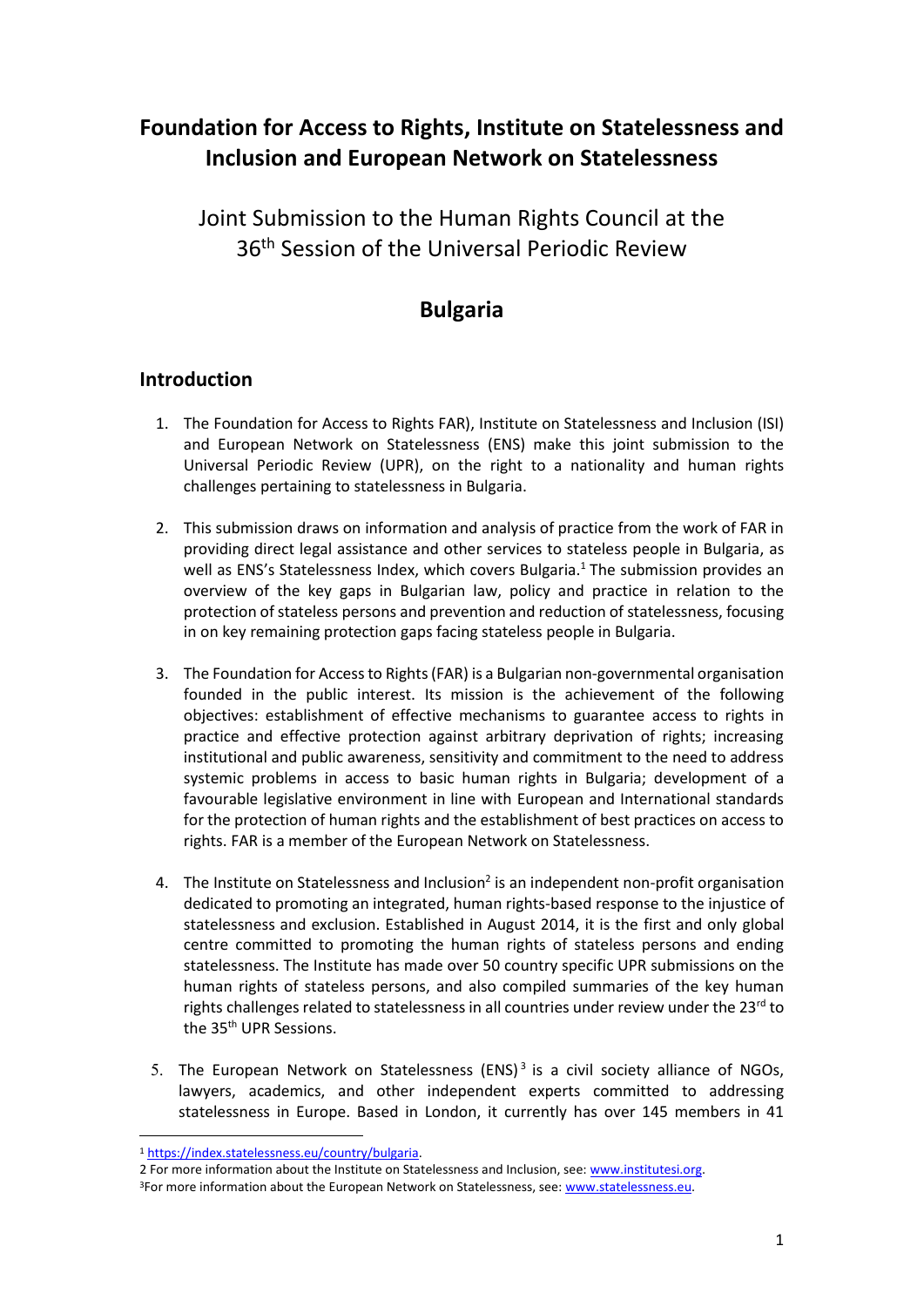European countries. ENS organises its work around three pillars – law and policy development, awareness-raising and capacity-building. ENS provides expert advice and support to a range of stakeholders, including governments.

# **Previous UPR of Bulgaria under the First and Second Cycle**

6. Bulgaria was previously reviewed during the  $8<sup>th</sup>$  and 22<sup>nd</sup> sessions of the UPR, in 2010 and 2015 respectively. During the first cycle, Bulgaria received five recommendations from Azerbaijan, Bosnia and Herzegovina, Brazil, Germany and Slovenia to accede to the 1954 Convention relating to the Status of Stateless Persons and the 1961 Convention on the Reduction of Statelessness, which it accepted and implemented two years later. During the second cycle, Bulgaria received no recommendations related to nationality and statelessness.

# **Bulgaria's International obligations**

- 7. Bulgaria acceded to the 1954 Convention Relating to the Status of Stateless Persons and the 1961 Convention on the Reduction of Statelessness in 2012. However, it retains reservations to Articles 7, 21, 23, 24(1), 24(3), 27, 28 and 31 of the 1954 Convention, which have an impact on the rights of stateless people in the country. So far, reservations to the provisions on identity papers (Article 27) and travel documents (Article 28) have had the most tangible impact in Bulgaria as they have been interpreted by the competent authorities as excluding stateless persons who reside irregularly in Bulgaria from the status of a stateless person or from residence rights in the country. Improvements are expected following the entry into force in October 2019 of amendments to the Bulgarian law.
- 8. Bulgaria has international obligations to protect the right to a nationality and protect the rights of stateless persons under international and regional treaties to which it is a party. These include, among others the International Covenant on Civil and Political Rights (ICCPR - article 24.3), the International Covenant on Economic, Social and Cultural Rights (ICESCR - articles. 2.2 and article 3), the Convention of the Rights of the Child (CRC - articles 2, 3, 7 and 8), the Convention on the Elimination of All Forms of Discrimination against Women (CEDAW - article 9), the International Convention on the Elimination of All Forms of Racial Discrimination (CERD - article 5(d)(iii)), the Convention on the Rights of Persons with Disabilities (CRPD - article 18) and the International Convention for the Protection of All persons from Enforced Disappearance (CED - article 25). Furthermore, the right to a nationality is protected under Article 15 of the Universal Declaration on Human Rights.
- 9. Bulgaria has ratified the European Convention on Nationality, but it retains reservations to Articles 11, 12, 16 and 17. These reservations relate to the fact that under Bulgarian law, there is no requirement to provide reasons for decisions on applications to acquire Bulgarian nationality and decisions to deprive persons of their Bulgarian nationality. These decisions are also not subject to appeal. There are no remedies against refusal or deprivation of Bulgarian nationality. Bulgaria is also not a state party to the European Convention on the Avoidance of Statelessness in Relation to State Succession.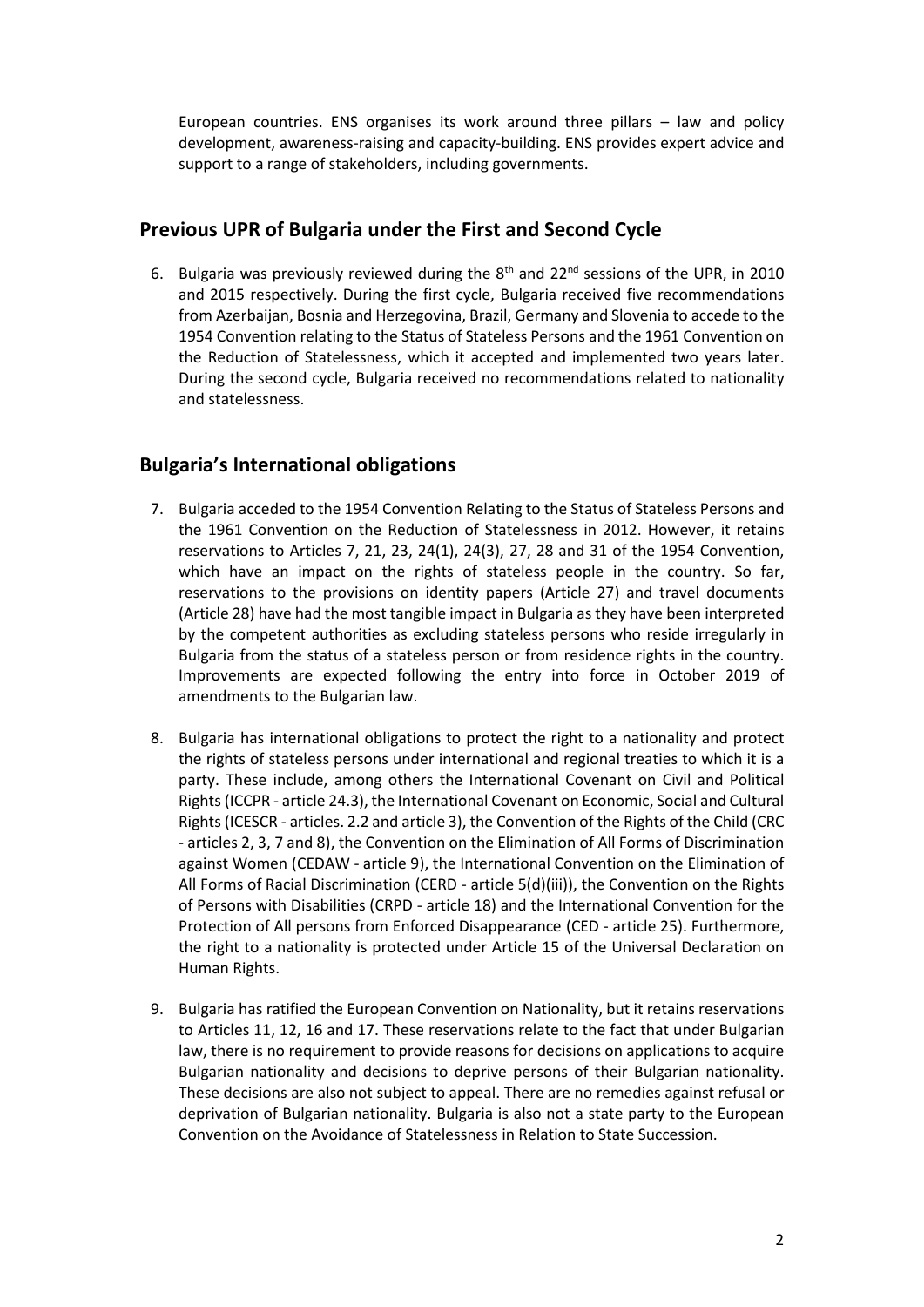10. In 2018, the Human Rights Committee welcomed *"the amendments to the Law on Foreigners of 2016 and 2017, establishing a statelessness determination procedure, prohibiting the short-term detention of unaccompanied children and introducing new alternatives to detention for irregular migrants*".<sup>4</sup> However, access to the statelessness determination procedure has been impeded in practice by the risk of immediate detention of irregularly residing stateless persons who present to the authorities in order to submit their statelessness application.

### **National Law**

<u>.</u>

11. Bulgaria's nationality law is mainly found in the Law on Bulgarian Citizenship (*Закон за българското гражданство*), which stipulates the conditions for acquisition of Bulgarian nationality by birth and by naturalisation, as well as the conditions for loss of Bulgarian nationality. In December 2016, Bulgaria introduced a statelessness determination procedure (SDP), elaborated in the Law on Foreign Nationals in the Republic of Bulgaria (*Закон за чужденците в Република България*) and its Implementing Rules. In April 2019, Bulgaria further amended its statelessness law to provide for the right to a continuous residence permit (for a renewable period of up-toone year) for holders of stateless status. The latter amendments will enter into force on 24 October 2019.

### **Statelessness Determination & Protection**

- 12. The wording of the definition of a stateless person in the Law on Foreign Nationals, and *de-facto* exclusion provisions requiring lawful residence, mean that the interpretation of who is stateless under Bulgarian law is significantly narrower than under the 1954 Statelessness Convention. Positively, there is no time limit for access to the SDP, no fee, there is a right to an interview and an appeal, free legal aid is provided by NGOs, and there is cooperation between asylum and SDP decision-makers. However, an application can only be made in writing in Bulgarian, the burden of proof lies with the applicant and the standard of proof is higher than in asylum procedures. Decisions are given in writing with reasons within six months, although in practice there have been cases of 'silent rejections' whereby no acknowledgement or extension is communicated within the timeframe. There is no protection during the SDP so applicants have no access to basic services and may be detained during the procedure. Recognition as a stateless person may now lead to the granting of a year-long renewable residence permit, which should improve the situation for recognised stateless people in the country once new provisions come into force in October 2019.
- 13. Despite these welcome positive developments, there are a series of remaining issues in the protection of stateless persons in Bulgaria that still need to be addressed.

<sup>4</sup> Human Rights Committee, Concluding observations on the fourth periodic report of Bulgaria, CCPR/C/BGR/CO/4 (2018), para 3 (d).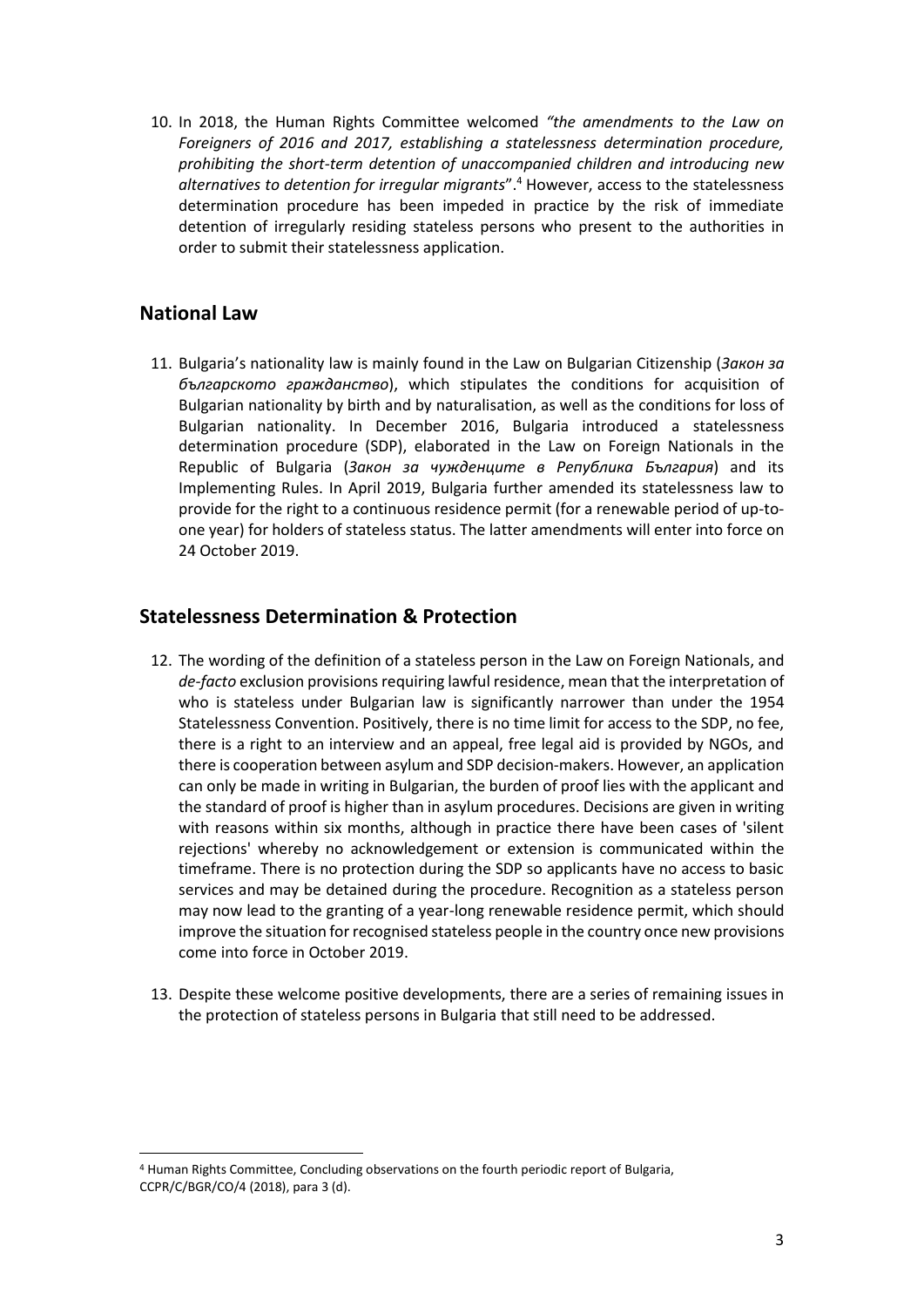#### **Lack of access to the statelessness determination procedure**

14. Access to the statelessness determination procedure is very difficult in practice, even in cases of lawfully residing stateless persons. The Migration Directorate often does not accept applications presented to them, citing different arguments including alleged lack of prospects of success of the application and requirements to present applications at specific times of day (e.g. "reception time is only on Wednesday from 10:30 to 11:30 am"). Irregularly staying stateless persons run a real risk of being detained during the negotiation process of having their applications admitted for review. An additional deterrent to stateless people in an irregular situation seeking statelessness determination is that there have been cases of the competent authorities issuing return orders to irregularly residing stateless persons when they present to apply for stateless status.

#### **Lack of protection during the procedure for applicants for statelessness status**

15. Applicants for stateless status currently do not have any rightsin Bulgaria, such as a right to stay on the territory of the country or access to means of subsistence during the statelessness determination procedure. Irregularly staying stateless persons in Bulgaria do not have any access to minimum social rights such as the right to work and the right to social assistance and access to social services. These persons usually do not have any permanent income and live in stressful insecurity every day in order to provide food and accommodation for themselves and their families.

#### **Burden of proof and remedies in the statelessness determination procedure**

16. The first-instance decision-making authority in Bulgaria for statelessness determination, the Migration Directorate, has developed the practice of discontinuing the procedure if the applicant is unable to present any document requested by the authorities within a short timeframe (usually three days). <sup>5</sup> Discontinuation of the SDP instead of rejecting the stateless status application on its substance weakens the effectiveness of remedies for applicants, because, even if they win the case in court, the court can only oblige the Migration Directorate to continue the procedure. The court is not competent to pronounce on the substance of the application. Thus, applicants might face numerous subsequent discontinuations which in practice serve to excessively prolong the decision on the application.

### **No access to the labour market and the health care system by holders of statelessness status**

17. Recently, the Bulgarian law provided the possibility to obtain a 'continuous' residence permit after a person is granted statelessness status. Positively, this gives recognised

<u>.</u>

<sup>5</sup> According to the official statistics of the Migration Directorate as of 26 August 2019 (Ministry of the Interior, Decision No.812104/26.08.2019 to grant access to public information), in 2019 so far the Migration Directorate has issued only 1 decision to refuse the status of a stateless person and 9 decisions to discontinue the statelessness determination procedure.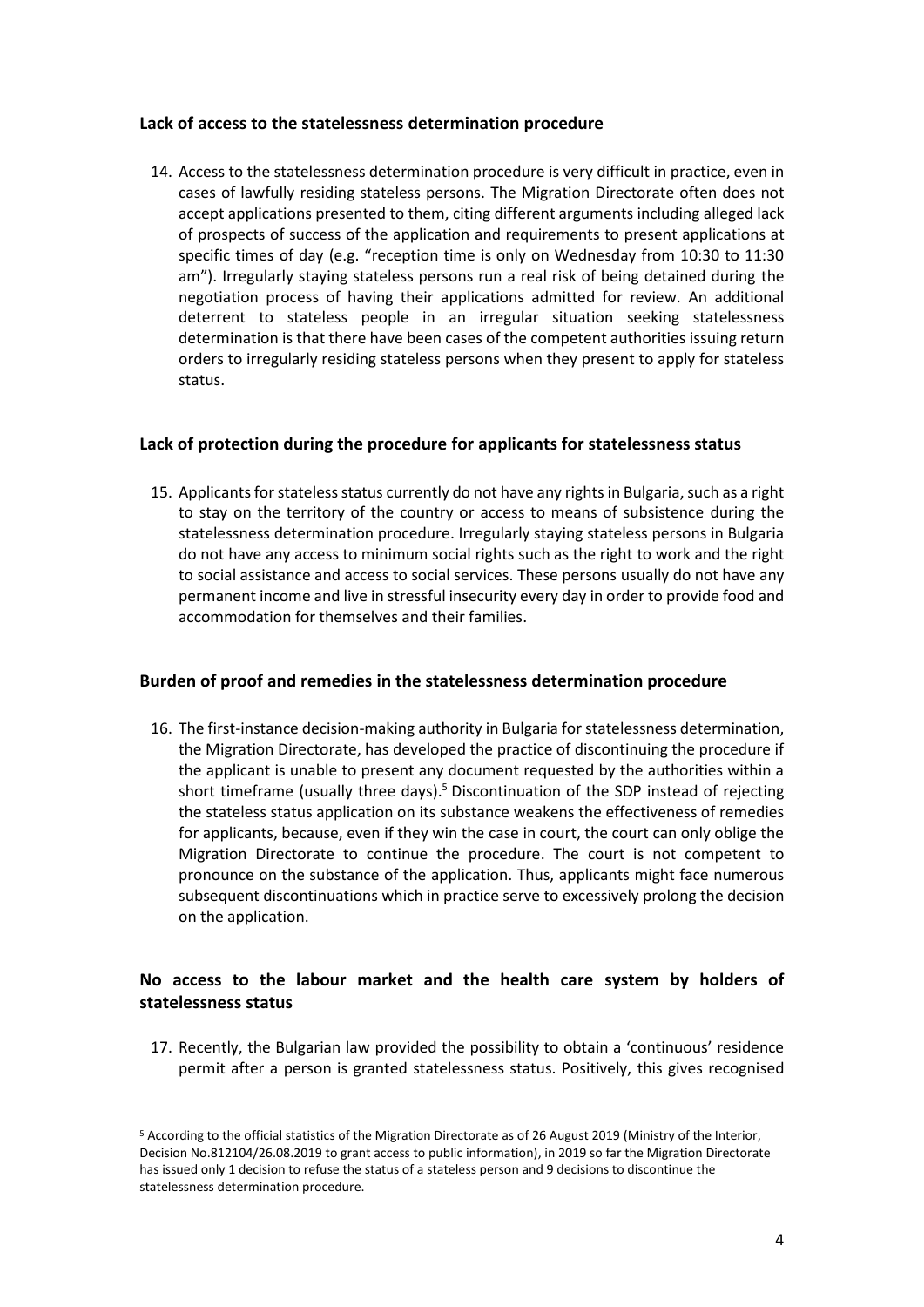stateless people the right to legally reside in Bulgaria, protecting them from being treated as undocumented immigrants and facing the risk of detention. However, the residence permit includes important restrictions, which denies them the opportunity to finally achieve a real sense of belonging or to contribute on an equal basis with the rest of society. According to the Law on Labour Migration and Labour Mobility, people with a 'continuous' residence permit are not given access to the labour market and cannot sign a labour contract. This rule has some exceptions, but stateless persons are not included on the list of exceptions. Holders of 'continuous' residence permits are also outside the scope of the health insurance system and thus health care to stateless persons is not covered by the National Health Insurance fund.

#### **Poor identification of statelessness**

18. A persistent challenge documented in research relates to the proper identification of stateless persons in Bulgaria.<sup>6</sup> For example, upon detention in Bulgaria stateless persons are usually assigned a country of origin that they are deemed to have come from or with which they have some cultural or historical links. In removal and detention orders, stateless persons are identified as citizens of those countries. According to the official statistics of the Migration Directorate as of 26 August 2019,<sup>7</sup> in 2019 so far only two stateless persons have been detained (the same statistics state that in 2018 zero stateless persons were detained). This suggests poor identification of statelessness on the part of the authorities, as in 2019, FAR has provided legal aid to 12 detained stateless persons at the Bousmansti detention centre alone.

#### **Arbitrary and prolonged detention of stateless persons**

- 19. The grounds for immigration detention in Bulgarian law include to effect removal, and to initially establish identity and assess administrative measures to be taken. There are limited safeguards against the arbitrary detention of stateless people, as the identification of a country of removal is not required by law prior to issuing a removal decision and ordering detention. This remains so, despite the 2011 European Court of Human Rights ruling in the *Auad v Bulgaria* case*, <sup>8</sup>* which found (among others) a violation of Article 5 of the Convention (right to liberty and security) on the basis that *"legal certainty is required in respect of each and every element relevant to the justification of detention and a lack of clarity over the destination country could hamper effective scrutiny of the authorities' actions." 9*
- 20. The problem is aggravated by the poor identification of statelessness upon (and during) detention. Bulgaria has adopted the maximum time limit of detention permissible under EU law, 18 months. Despite legislative amendments in 2017 that introduced two less coercive measures in addition to weekly reporting (a financial guarantee and a passport surrender), these have not yet been applied in practice as alternatives to detention. The

<u>.</u>

<sup>6</sup>European Network on Statelessness and Foundation for Access to Rights[, Protecting Stateless Persons from](https://www.statelessness.eu/resources/protecting-stateless-persons-arbitrary-detention-bulgaria)  [Arbitrary Detention in Bulgaria,](https://www.statelessness.eu/resources/protecting-stateless-persons-arbitrary-detention-bulgaria) 2016.

<sup>7</sup> Obtained by FAR as part of the [Statelessness Index](https://index.statelessness.eu/) update: Ministry of the Interior, Decision

No.812104/26.08.2019 to grant access to public information.

<sup>8</sup> European Court of Human Rights, Judgment on the Case of Auad v. Bulgaria (Application no. 46390/10), 11 October 2011.

<sup>9</sup> European Court of Human Rights, Information note on the Court's case law, No 145, October 2011, available at: [https://www.echr.coe.int/Documents/CLIN\\_2011\\_10\\_145\\_ENG\\_895347.pdf](https://www.echr.coe.int/Documents/CLIN_2011_10_145_ENG_895347.pdf)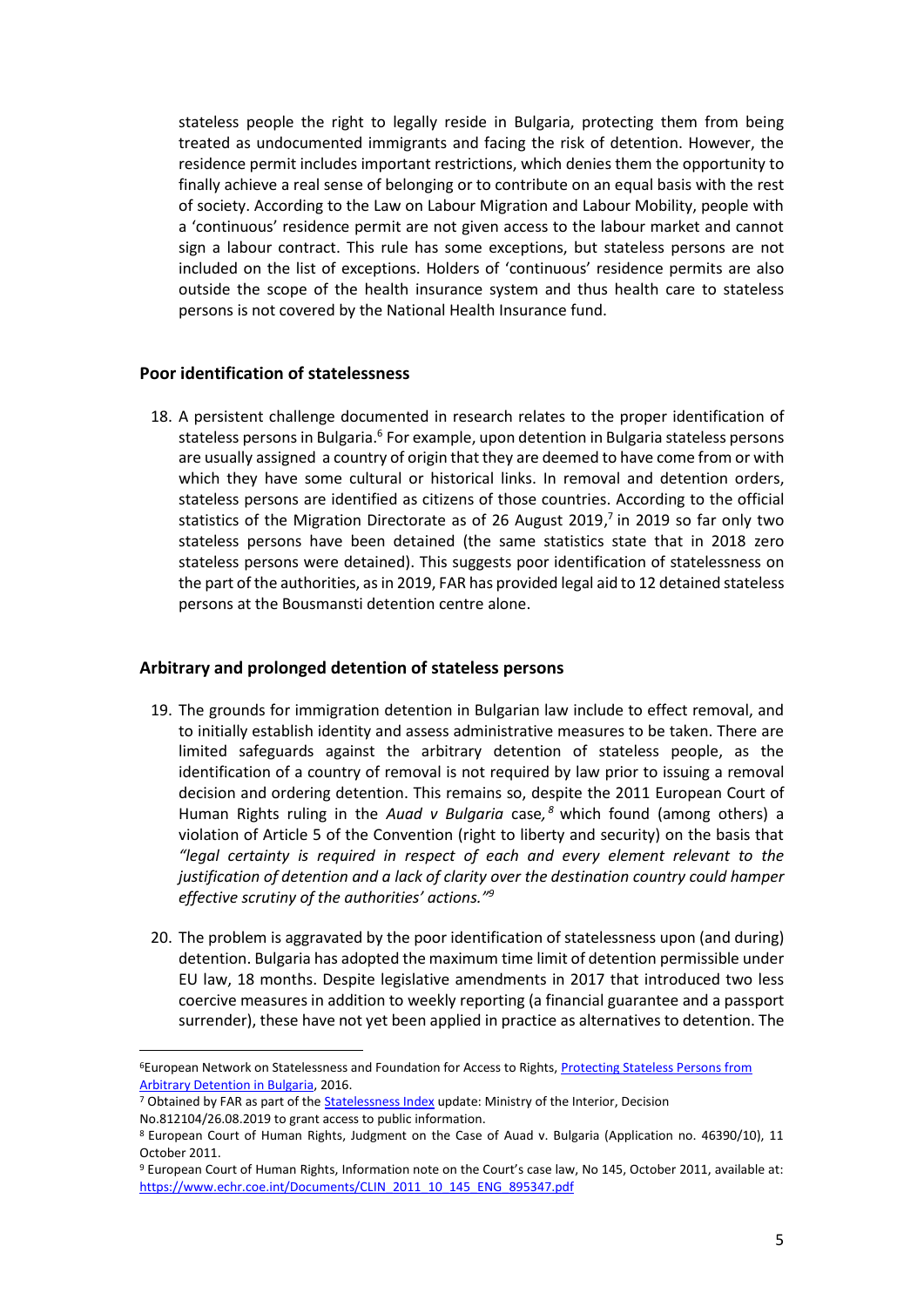law provides that detention should be a last resort, but in practice irregular migrants are almost automatically subject to removal and detention orders upon identification. Some procedural safeguards are in place, but these are often not implemented in practice. For example, the law provides that detainees must be informed in writing of the reasons for detention, but in practice this is given in Bulgarian only and interpreters are rarely present, so there is a lack of awareness about legal aid and available remedies. People released from detention are not routinely issued with documentation and have no access to other rights.

#### **Protecting the Right to a Nationality - Prevention and Reduction of Statelessness**

- 21. Bulgaria has relatively strong safeguards in its nationality law to prevent childhood statelessness. Children born on the territory automatically acquire Bulgarian nationality if they would otherwise be stateless. Children born to Bulgarian parents abroad (and foundlings) also acquire citizenship at birth automatically. However, in the case of adoption of a foreign child by Bulgarian nationals, there is a potential risk of statelessness. The child does not automatically acquire Bulgarian nationality on adoption but must apply for nationality before the age of 18 (with the adoptive parents' consent if under 14). Birth registration takes place within seven days of birth and late registration is possible in law and practice, although a court procedure is required if more than a year has passed. Cases of health services reporting undocumented migrants to the immigration authorities may constitute a barrier to civil registration in practice for some high-risk groups. Withdrawal of nationality is provided for in law and is not permitted if it results in statelessness.
- 22. The Bulgarian Constitution provides that the granting and withdrawal of Bulgarian nationality is a sovereign power of the President of the Republic. The acts of the President of the Republic are not subject to appeal. Bulgaria has made reservations to Articles 11 and 12 of the European Convention on Nationality in this regard. There are no remedies against refusal, withdrawal or deprivation of Bulgarian nationality. Although the Law on Bulgarian Citizenship provides that one shall not be deprived of Bulgarian nationality in case the person would remain stateless, there are no remedies if the provision is not observed, such as, for example, if statelessness is not identified.

### **Recommendations**

- 23. Based on the above information, the co-submitting organisations urge reviewing States to make the following recommendations to the Bulgarian Government:
	- I. Take concrete steps to facilitate access to the statelessness determination procedure (SDP) for all persons on the territory who wish to submit an application under the SDP, regardless of their legal status in the country.
	- II. Introduce a temporary residence permit for applicants for stateless status, granting rights in line with people seeking asylum, and thus ensuring access to minimum social rights and subsistence, and facilitating access to the procedure.